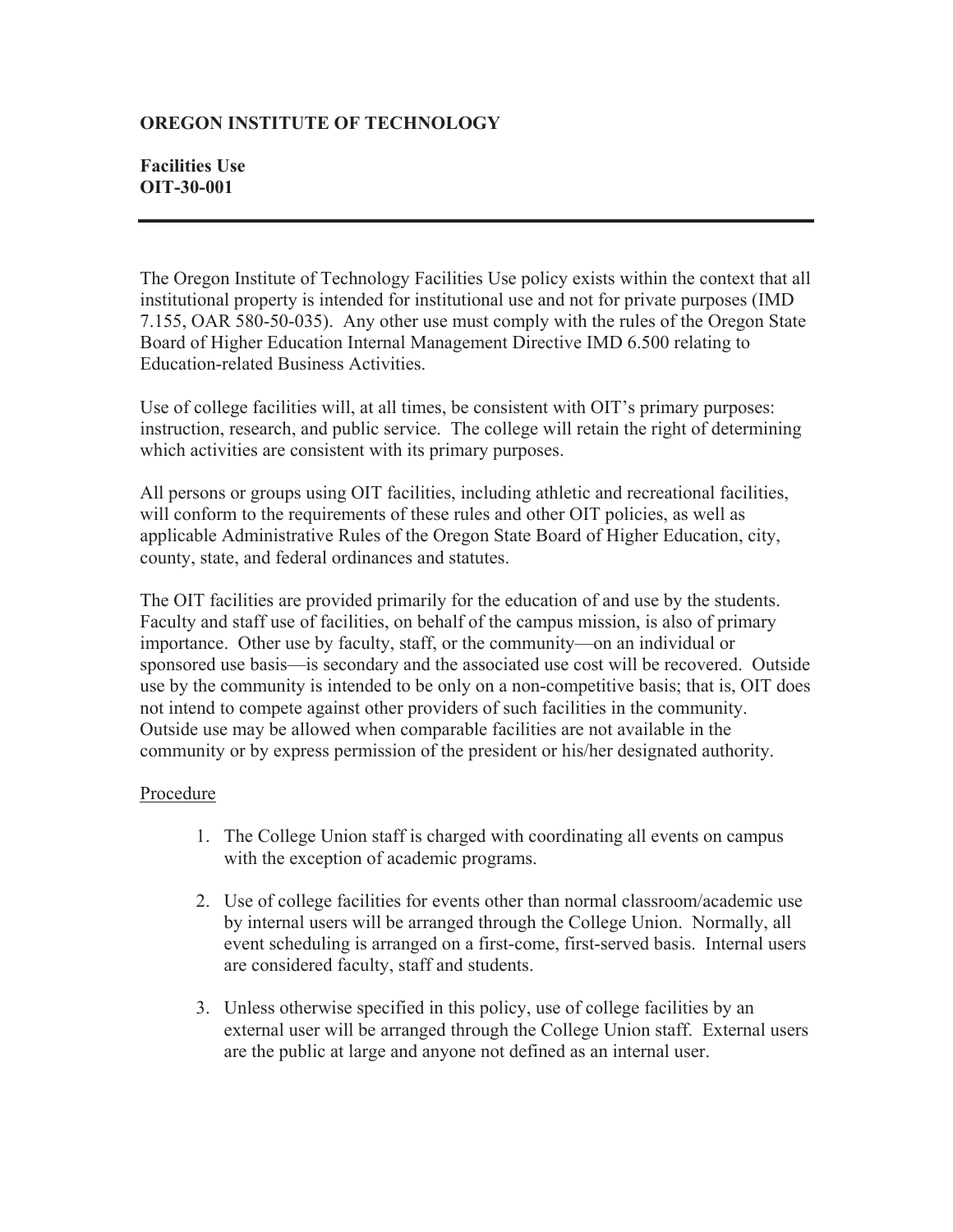In compliance with OUS Internal Management Directives (IMD 7.155), OIT normally will not make college facilities available for the following external activities:

- a. private, personal, or commercial interests operated primarily for profit;
- b. sales, solicitation, advertising, or promotional activities, except as by Oregon Administrative Rule 578-45-010. Any person or group who wants to offer products or services for sale or trade on campus must gain approval from the President or his designated representative(s). The designated representatives are the Vice President for Student Affairs or the Vice President for Finance and Administration. The Vice President will confer with the department head for the affected areas. The department has the right of first refusal to offer the same product or services.
- 4. Internal users who intend to engage in sponsorships will comply with the following:
	- a. student organizations must obtain the approval of the director of student activities and their faculty advisor;
	- b. internal sponsors must be present at, involved in, and significantly accountable for the event/activity in question; and
	- c. the activity in question must be of clear benefit to the college, the students, and/or staff. The activity must also be related to the normal function of the sponsoring individual or group.
- 5. OIT must fully recover college expenses incurred for non-college sponsored events, including group and individual activities from the community and from faculty and staff scheduling events outside the stated mission of the campus. Charges include direct and indirect costs such as those of heating, cooling, custodial support, building maintenance, electricity, supply materials, security, etc.

As provided in OUS Internal Management Directive 6.500, the college may make facilities available at its own discretion to non-profit or community organizations for community service functions when they are in the interest of the college without recovering any or all the direct costs noted in this paragraph.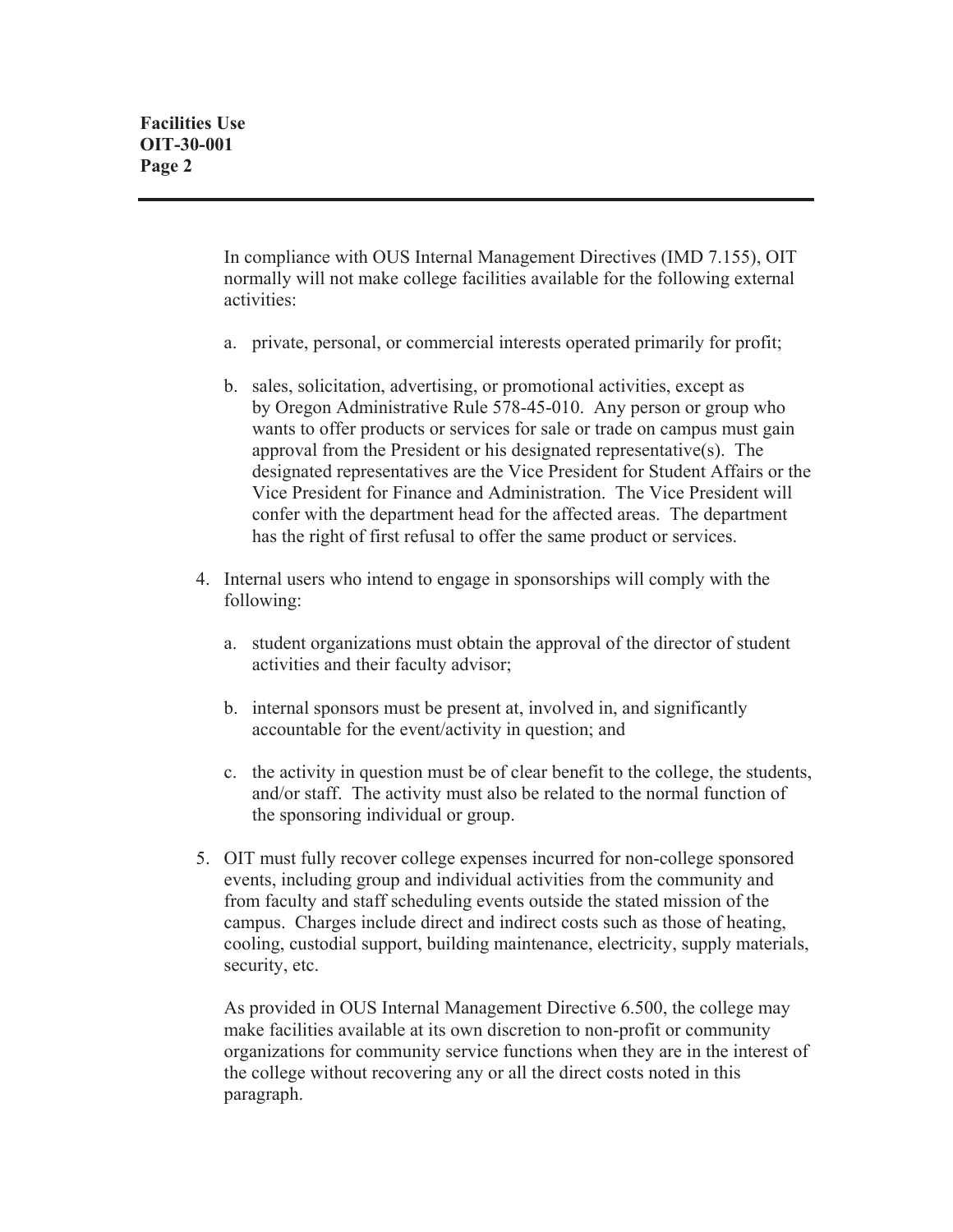Groups using OIT facilities for the sale of products or services will be charged a use fee. Rates for outdoor special use areas are determined by the college with consideration for the area in question, direct costs, and indirect costs incurred in support of the activity or use.

Staging fees vary with set up and application. Please contact the College Union for quotes to match a specific event and application.

All revenues will be distributed to the departments involved with the activity in accordance with the services/facilities provided.

OIT reserves the right to collect an advance deposit when scheduling any activity.

6. In most cases, a contract is required for use of OIT facilities. The contract will include the specifics of the use agreement: required insurance coverage; statement of facilities, services, and equipment to be used; specifics as to date, time, and location; assurances of nondiscrimination; adherence to workers' compensation laws; and any other information reflecting special conditions or responsibilities.

Authority to prepare routine contracts has been delegated to the College Union staff. Special contracts for non-routine activities/events (those which are of major consequence to the college, involve extensive use of facilities, or imply special risks to the college) will be drafted by the Vice President for Student Affairs and referred to the Vice President for Finance and Administration or designated authority for final approval.

7. External users, including those sponsored by internal organizations or departments, will be required to secure a \$1M general liability insurance policy. A certificate of insurance is required as proof of coverage and must be received in advance of the proposed event. This requirement may be modified by the Vice President for Student Affairs or the Vice President for Finance and Administration to reflect the risk to the institution. Normally, modifications that lower the required policy amount are granted only for nonprofit activities consistent with the institution's instructional, research, and public service objectives that involve minimum exposure or low risk.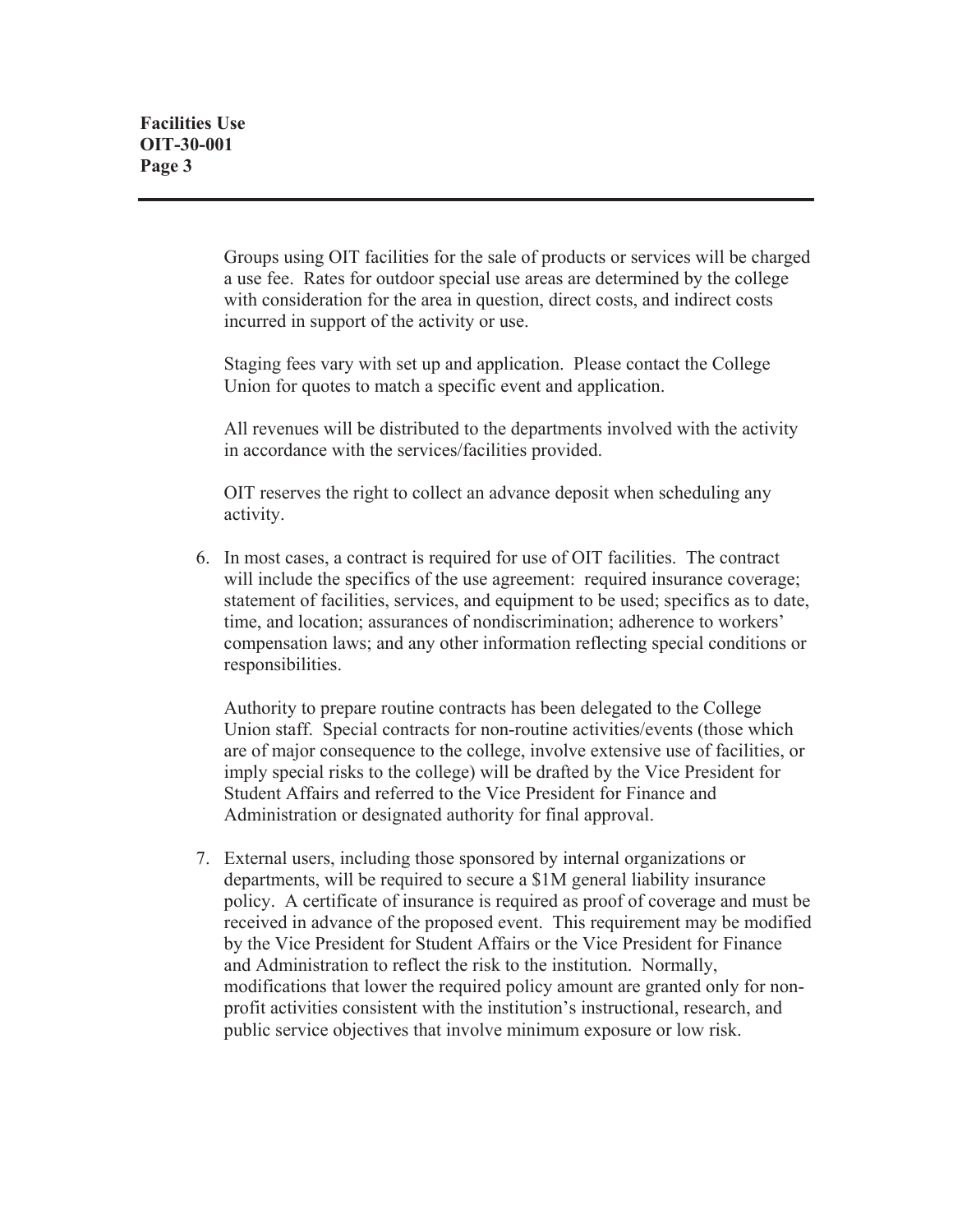- a. Examples of minimal exposure or low risk, where reduced or no insurance would be appropriate include: use of College Union conference rooms or residence hall rooms.
- b. Examples of more than normal exposure or potential risk are: the use of facilities for sports camps, outdoor concerts, or major conference activities.
- c. All such special use will require policies including the following indemnity clause: "The contractor (user) will save, defend, indemnify, and hold harmless the state of Oregon, the State Board of Higher Education, the college, their officers, agents, employees, and members from all claims, suits, and actions of whatsoever nature resulting from or arising out of the activities of the contractors, agents, or employees acting under this agreement."
- 8. The user is responsible for damages to the facilities used, except for normal wear and tear, as determined by OIT. Advance deposits for cleaning or risk of damage to OIT property may be required.
- 9. Specific facilities may have additional restrictions and/or policies governing their use. The policy for public/private preparation of food served on campus must be followed. Any exemptions must be approved by the Vice President for Student Affairs and may require additional licensing and insurance requirements.
- 10. Once an activity/event has been scheduled, every effort will be made to avoid last-minute changes to the reservation. However, the college reserves the right to re-assign or substitute facilities as it may deem necessary in the best interest of the college. Any group that does not follow the guidelines of this policy may lose their privilege to use the facility, or my incur additional charges.
- 11. Appeals in the use of college facilities may be directed to the Vice President for Finance and Administration.
- 12. OIT policy, (OIT-30-031) prohibits the use of alcohol on campus at outside, recreational, or athletic events. Alcohol may be served at dinners or socials, but only upon written approval. Whenever such permission is given, all applicable licenses, permits, and regulations apply.